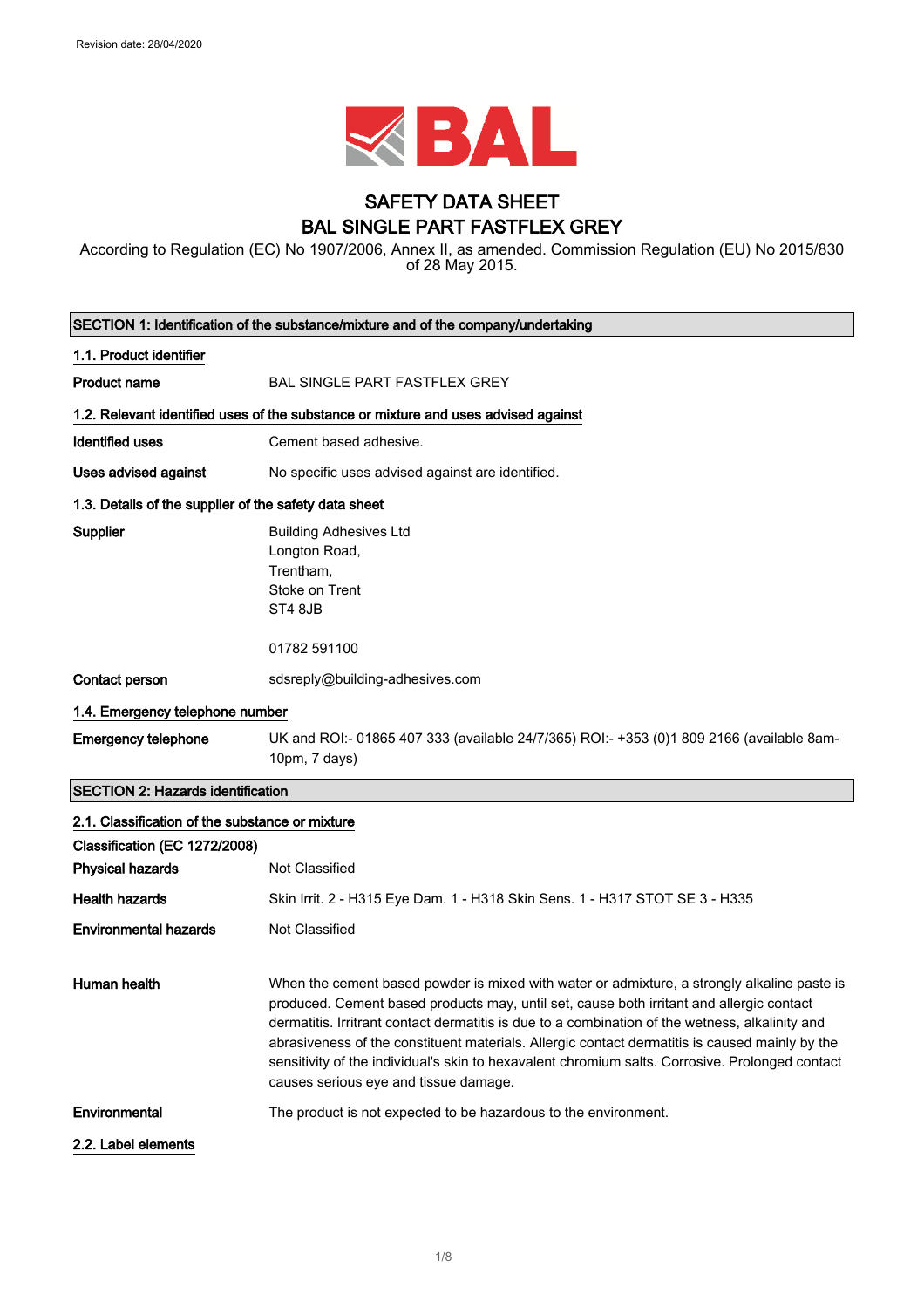#### Hazard pictograms



| Signal word                     | Danger                                                                                                                                                                                                                                                                                                                                                                                     |
|---------------------------------|--------------------------------------------------------------------------------------------------------------------------------------------------------------------------------------------------------------------------------------------------------------------------------------------------------------------------------------------------------------------------------------------|
| <b>Hazard statements</b>        | H315 Causes skin irritation.<br>H317 May cause an allergic skin reaction.<br>H318 Causes serious eye damage.<br>H335 May cause respiratory irritation.                                                                                                                                                                                                                                     |
| <b>Precautionary statements</b> | P102 Keep out of reach of children.<br>P261 Avoid breathing dust.<br>P280 Wear protective gloves/ protective clothing/ eye protection/ face protection.<br>P305+P351+P338 IF IN EYES: Rinse cautiously with water for several minutes. Remove<br>contact lenses, if present and easy to do. Continue rinsing.<br>P501 Dispose of contents/ container in accordance with local regulations. |
| Contains                        | ORDINARY PORTLAND CEMENT, CALCIUM SULFOALUMINATE CEMENT                                                                                                                                                                                                                                                                                                                                    |

### 2.3. Other hazards

This product does not contain any substances classified as PBT or vPvB.

# SECTION 3: Composition/information on ingredients

# 3.2. Mixtures ORDINARY PORTLAND CEMENT 10-30% (200 M) and 200 M) and 200 M (200 M) and 200 M) and 200 M) and 200 M) and 200 M CAS number: 65997-15-1 EC number: 266-043-4 Classification Skin Irrit. 2 - H315 Eye Dam. 1 - H318 Skin Sens. 1 - H317 STOT SE 3 - H335 **CALCIUM SULFOALUMINATE CEMENT** 6-10% **SECULAR SECULAR SECULAR SECULAR SECULAR SECULAR SECULAR SECULAR SECULAR SECULAR SECULAR SECULAR SECULAR SECULAR SECULAR SECULAR SECULAR SECULAR SECULAR SECULAR SECULAR SECULAR SECULAR** CAS number: 12004-14-7 Classification Skin Irrit. 2 - H315 Eye Dam. 1 - H318 Skin Sens. 1 - H317 STOT SE 3 - H335

The full text for all hazard statements is displayed in Section 16.

Composition comments This product contains a reducing agent to ensure that the CrVI content of the cement in the product remains below 2ppm during the defined shelf life of the product.

### SECTION 4: First aid measures

### 4.1. Description of first aid measures

General information **Consult a physician for specific advice.**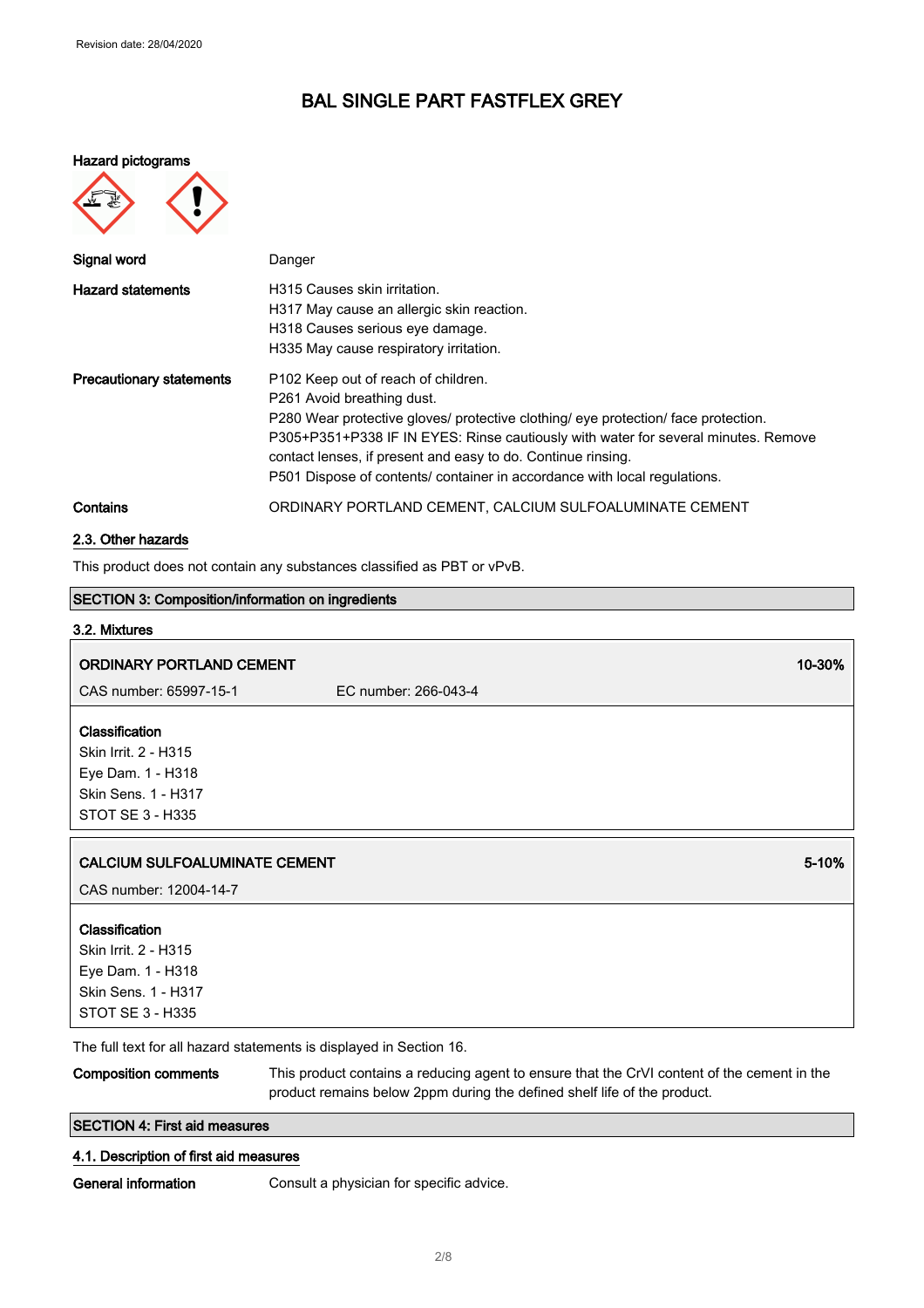| Inhalation                                                                       | Move affected person to fresh air at once. Rinse nose and mouth with water. Get medical<br>attention if any discomfort continues.                                                                                                  |  |
|----------------------------------------------------------------------------------|------------------------------------------------------------------------------------------------------------------------------------------------------------------------------------------------------------------------------------|--|
| Ingestion                                                                        | Never give anything by mouth to an unconscious person. Do not induce vomiting. Rinse<br>mouth thoroughly with water. Get medical attention immediately.                                                                            |  |
| Skin contact                                                                     | Remove affected person from source of contamination. Remove contaminated clothing. Wash<br>skin thoroughly with soap and water. Get medical attention if irritation persists after washing.                                        |  |
| Eye contact                                                                      | Remove affected person from source of contamination. Do not rub eye. Remove any contact<br>lenses and open eyelids wide apart. Continue to rinse for at least 15 minutes. Get medical<br>attention immediately. Continue to rinse. |  |
|                                                                                  | 4.2. Most important symptoms and effects, both acute and delayed                                                                                                                                                                   |  |
| Inhalation                                                                       | Frequent inhalation of dust over a long period of time increases the risk of developing lung<br>diseases.                                                                                                                          |  |
| Ingestion                                                                        | May cause chemical burns in mouth and throat.                                                                                                                                                                                      |  |
| Skin contact                                                                     | May cause serious chemical burns to the skin.                                                                                                                                                                                      |  |
| Eye contact                                                                      | May cause severe eye irritation. May cause blurred vision and serious eye damage.                                                                                                                                                  |  |
| 4.3. Indication of any immediate medical attention and special treatment needed  |                                                                                                                                                                                                                                    |  |
| Notes for the doctor                                                             | No specific recommendations. If in doubt, get medical attention promptly.                                                                                                                                                          |  |
| <b>SECTION 5: Firefighting measures</b>                                          |                                                                                                                                                                                                                                    |  |
| 5.1. Extinguishing media                                                         |                                                                                                                                                                                                                                    |  |
| Suitable extinguishing media                                                     | The product is not flammable. Use fire-extinguishing media suitable for the surrounding fire.                                                                                                                                      |  |
| 5.2. Special hazards arising from the substance or mixture                       |                                                                                                                                                                                                                                    |  |
| Specific hazards                                                                 |                                                                                                                                                                                                                                    |  |
|                                                                                  | Protection against nuisance dust must be used when the airborne concentration exceeds 10<br>mg/m3. May form explosive mixture with air at very high concentration.                                                                 |  |
| <b>Hazardous combustion</b><br>products                                          | Thermal decomposition or combustion may liberate carbon oxides and other toxic gases or<br>vapours. Oxides of carbon. Oxides of nitrogen.                                                                                          |  |
| 5.3. Advice for firefighters                                                     |                                                                                                                                                                                                                                    |  |
| Protective actions during<br>firefighting                                        | No specific firefighting precautions known.                                                                                                                                                                                        |  |
| Special protective equipment  Wear chemical protective suit.<br>for firefighters |                                                                                                                                                                                                                                    |  |
| <b>SECTION 6: Accidental release measures</b>                                    |                                                                                                                                                                                                                                    |  |
|                                                                                  | 6.1. Personal precautions, protective equipment and emergency procedures                                                                                                                                                           |  |
| <b>Personal precautions</b>                                                      | Wear protective clothing as described in Section 8 of this safety data sheet.                                                                                                                                                      |  |
| 6.2. Environmental precautions                                                   |                                                                                                                                                                                                                                    |  |

6.3. Methods and material for containment and cleaning up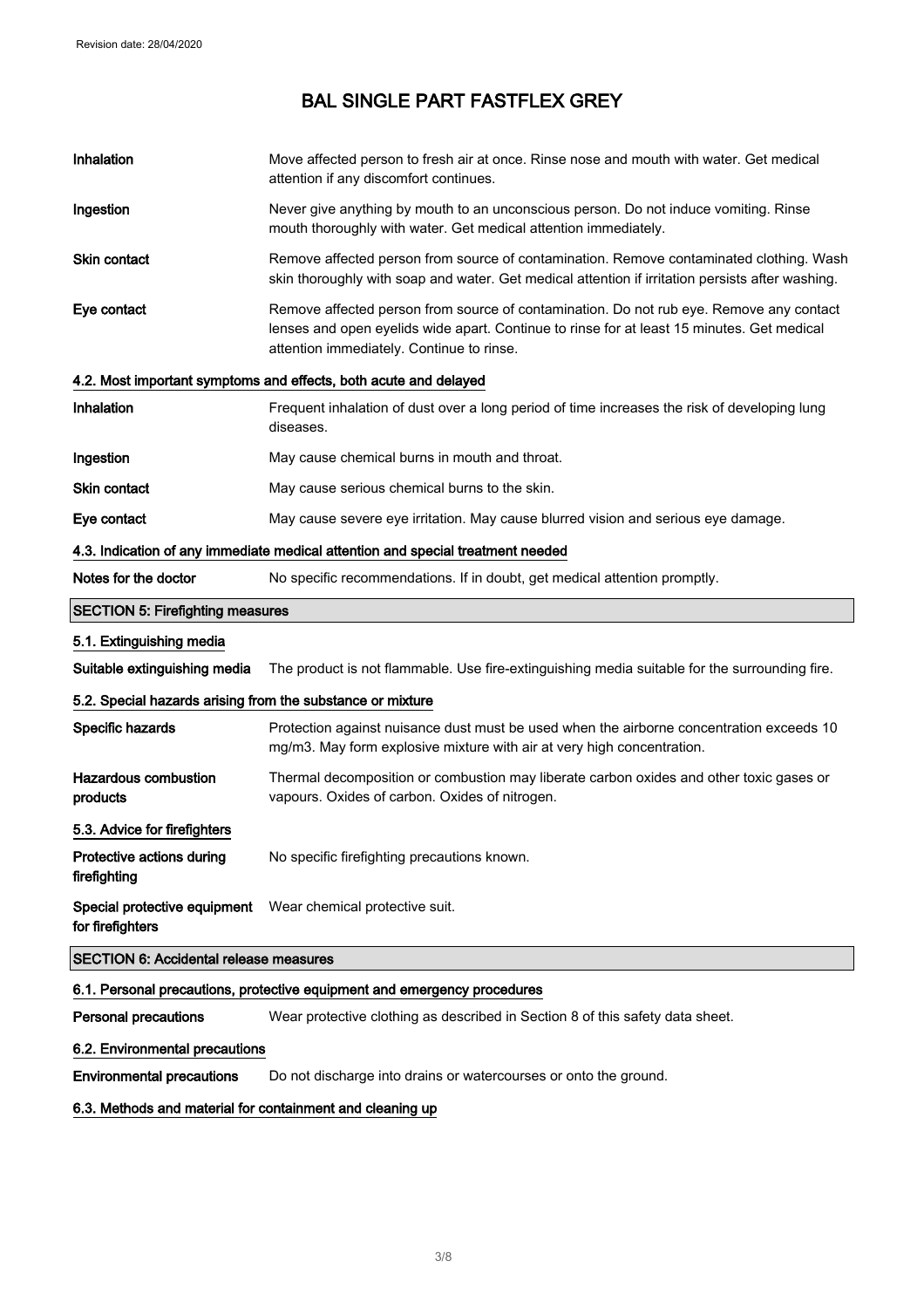## Methods for cleaning up Avoid contact with skin or inhalation of spillage, dust or vapour. Dampen spillage with water. Absorb in vermiculite, dry sand or earth and place into containers. Avoid the spillage or runoff entering drains, sewers or watercourses. Collect and place in suitable waste disposal containers and seal securely. Label the containers containing waste and contaminated materials and remove from the area as soon as possible. Flush contaminated area with plenty of water.

#### 6.4. Reference to other sections

| Reference to other sections | Wear protective clothing as described in Section 8 of this safety data sheet. |  |
|-----------------------------|-------------------------------------------------------------------------------|--|
|-----------------------------|-------------------------------------------------------------------------------|--|

| <b>SECTION 7: Handling and storage</b><br>7.1. Precautions for safe handling |                                                                                                                               |                   |
|------------------------------------------------------------------------------|-------------------------------------------------------------------------------------------------------------------------------|-------------------|
|                                                                              |                                                                                                                               | Usage precautions |
| 7.2. Conditions for safe storage, including any incompatibilities            |                                                                                                                               |                   |
| <b>Storage precautions</b>                                                   | Store in tightly-closed, original container in a dry, cool and well-ventilated place. Keep only in<br>the original container. |                   |
| 7.3. Specific end use(s)                                                     |                                                                                                                               |                   |
| Specific end use(s)                                                          | The identified uses for this product are detailed in Section 1.2.                                                             |                   |
| <b>SECTION 8: Exposure controls/Personal protection</b>                      |                                                                                                                               |                   |

#### 8.1. Control parameters

Occupational exposure limits

### ORDINARY PORTLAND CEMENT

Long-term exposure limit (8-hour TWA): WEL 10 mg/m<sup>3</sup> inhalable dust Long-term exposure limit (8-hour TWA): WEL 4 mg/m<sup>3</sup> respirable dust

### CALCIUM SULFOALUMINATE CEMENT

Long-term exposure limit (8-hour TWA): WEL 10 mg/m<sup>3</sup> inhalable dust Long-term exposure limit (8-hour TWA): WEL 4 mg/m<sup>3</sup> respirable dust WEL = Workplace Exposure Limit

Ingredient comments WEL = Workplace Exposure Limits

### LITHIUM CARBONATE (CAS: 554-13-2)

- DNEL Inhalation; Long term systemic effects: 10 mg/m<sup>3</sup>
	- Dermal; Long term systemic effects: 64 mg/kg/day

PNEC - Fresh water; Intermittent release 0.9 mg/l

#### 8.2. Exposure controls

#### Protective equipment



Appropriate engineering controls

Provide adequate ventilation. Avoid inhalation of vapours. Observe any occupational exposure limits for the product or ingredients.

Eye/face protection Wear chemical splash goggles. Personal protective equipment for eye and face protection should comply with European Standard EN166.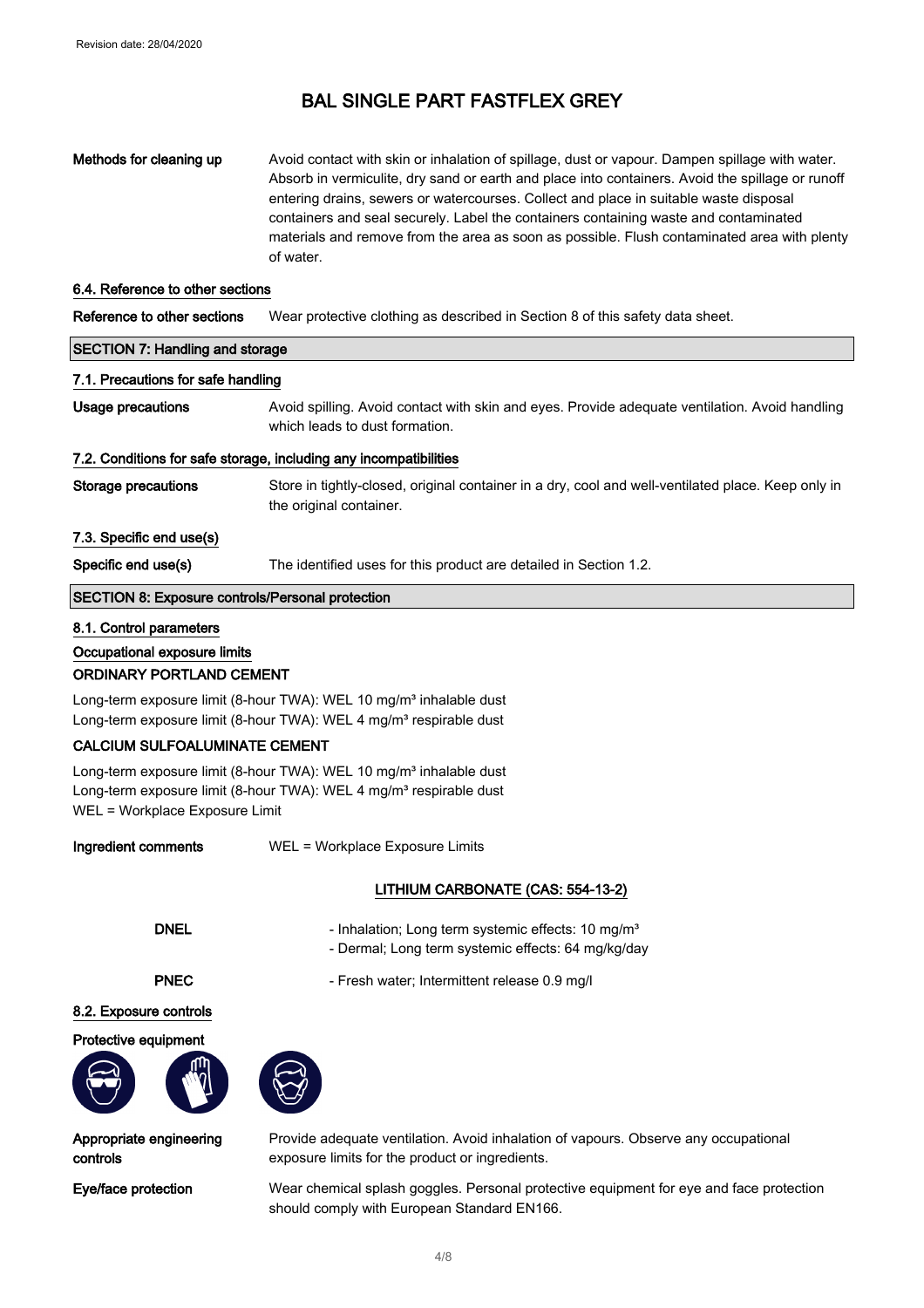| Hand protection                                    | Gloves made from the following material may provide suitable chemical protection: Nitrile<br>rubber. The selected gloves should have a breakthrough time of at least >8 hours. The most<br>suitable glove should be chosen in consultation with the glove supplier/manufacturer, who can<br>provide information about the breakthrough time of the glove material. |
|----------------------------------------------------|--------------------------------------------------------------------------------------------------------------------------------------------------------------------------------------------------------------------------------------------------------------------------------------------------------------------------------------------------------------------|
| Other skin and body<br>protection                  | Wear appropriate clothing to prevent any possibility of skin contact.                                                                                                                                                                                                                                                                                              |
| Hygiene measures                                   | Provide eyewash station. Do not smoke in work area. Wash at the end of each work shift and<br>before eating, smoking and using the toilet. Promptly remove any clothing that becomes<br>contaminated. Do not eat, drink or smoke when using this product.                                                                                                          |
| <b>Respiratory protection</b>                      | If ventilation is inadequate, suitable respiratory protection must be worn. Use respiratory<br>equipment with particle filter type P2                                                                                                                                                                                                                              |
| <b>Thermal hazards</b>                             | Not applicable.                                                                                                                                                                                                                                                                                                                                                    |
| <b>Environmental exposure</b><br>controls          | Avoid release to the environment.                                                                                                                                                                                                                                                                                                                                  |
| <b>SECTION 9: Physical and chemical properties</b> |                                                                                                                                                                                                                                                                                                                                                                    |

# 9.1. Information on basic physical and chemical properties

| Appearance                                   | Dusty powder.                                                       |
|----------------------------------------------|---------------------------------------------------------------------|
| Colour                                       | Grey.                                                               |
| pH                                           | pH (concentrated solution): 12-13                                   |
| Solubility(ies)                              | Slightly soluble in water.                                          |
| 9.2. Other information                       |                                                                     |
| Other information                            | Not applicable.                                                     |
| SECTION 10: Stability and reactivity         |                                                                     |
| 10.1. Reactivity                             |                                                                     |
| Reactivity                                   | There are no known reactivity hazards associated with this product. |
| 10.2. Chemical stability                     |                                                                     |
| <b>Stability</b>                             | Stable at normal ambient temperatures.                              |
| 10.3. Possibility of hazardous reactions     |                                                                     |
| Possibility of hazardous<br>reactions        | Not applicable.                                                     |
| 10.4. Conditions to avoid                    |                                                                     |
| Conditions to avoid                          | Avoid contact with acids. Water, moisture.                          |
| 10.5. Incompatible materials                 |                                                                     |
| <b>Materials to avoid</b>                    | Strong acids. Aluminium powder                                      |
| 10.6. Hazardous decomposition products       |                                                                     |
| Hazardous decomposition<br>products          | Fire creates: Carbon monoxide (CO). Carbon dioxide (CO2).           |
| <b>SECTION 11: Toxicological information</b> |                                                                     |
| 11.1. Information on toxicological effects   |                                                                     |
| Skin corrosion/irritation                    |                                                                     |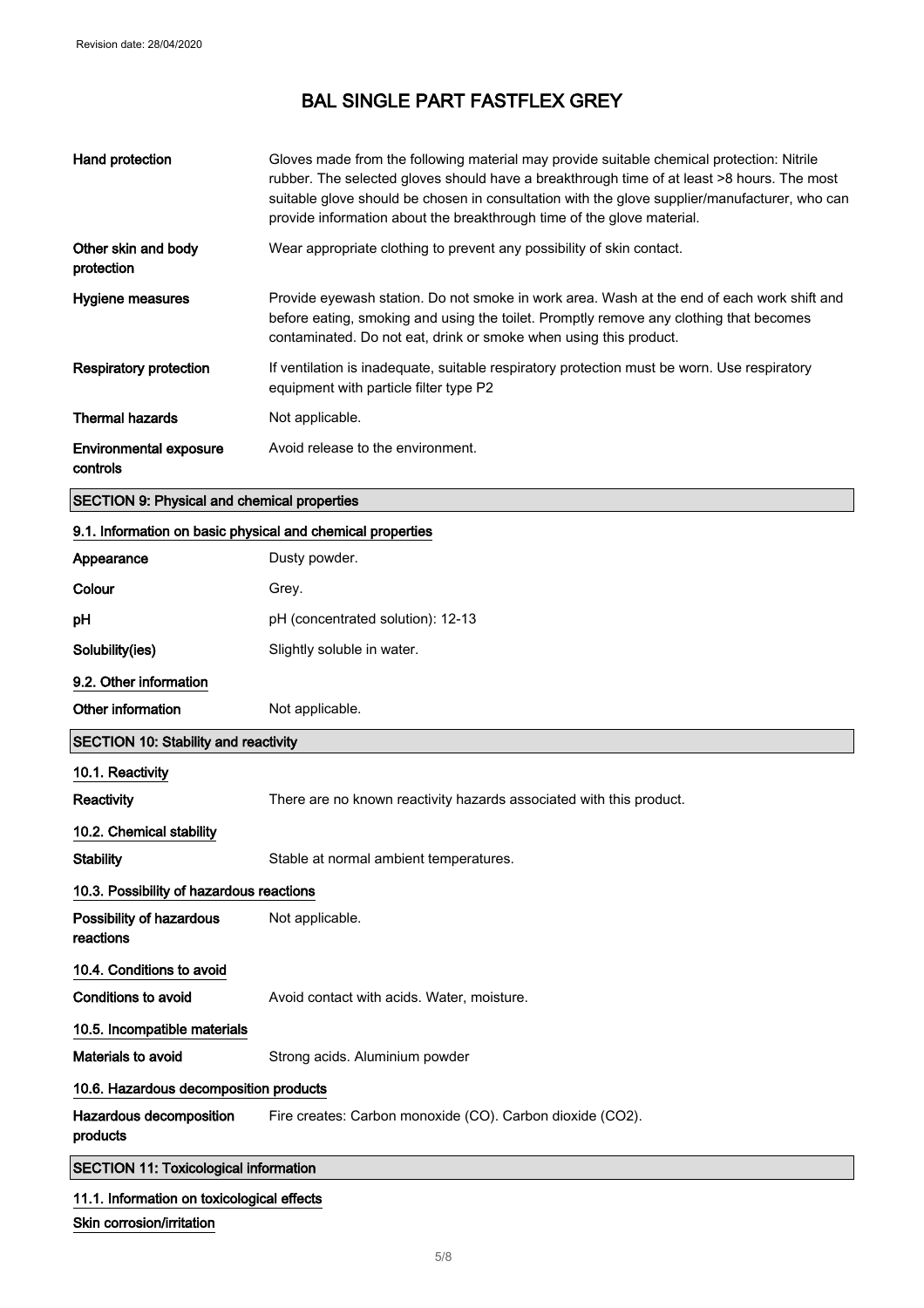| Skin corrosion/irritation                          | Severe skin irritation.                                                                                                                                                                                                                                                   |  |
|----------------------------------------------------|---------------------------------------------------------------------------------------------------------------------------------------------------------------------------------------------------------------------------------------------------------------------------|--|
| <b>Extreme pH</b>                                  | $\geq 11.5$                                                                                                                                                                                                                                                               |  |
| Serious eye damage/irritation                      |                                                                                                                                                                                                                                                                           |  |
| Serious eye damage/irritation                      | Causes serious eye damage.                                                                                                                                                                                                                                                |  |
| <b>Respiratory sensitisation</b>                   |                                                                                                                                                                                                                                                                           |  |
| <b>Respiratory sensitisation</b>                   | Not known.                                                                                                                                                                                                                                                                |  |
| Skin sensitisation                                 |                                                                                                                                                                                                                                                                           |  |
| <b>Skin sensitisation</b>                          | May cause sensitisation or allergic reactions in sensitive individuals.                                                                                                                                                                                                   |  |
| Germ cell mutagenicity                             |                                                                                                                                                                                                                                                                           |  |
| Genotoxicity - in vitro                            | Based on available data the classification criteria are not met.                                                                                                                                                                                                          |  |
| Genotoxicity - in vivo                             | Based on available data the classification criteria are not met.                                                                                                                                                                                                          |  |
| Carcinogenicity                                    |                                                                                                                                                                                                                                                                           |  |
| Carcinogenicity                                    | Based on available data the classification criteria are not met.                                                                                                                                                                                                          |  |
| Reproductive toxicity                              |                                                                                                                                                                                                                                                                           |  |
|                                                    | Reproductive toxicity - fertility Based on available data the classification criteria are not met.                                                                                                                                                                        |  |
| Specific target organ toxicity - single exposure   |                                                                                                                                                                                                                                                                           |  |
| STOT - single exposure                             | Based on available data the classification criteria are not met.                                                                                                                                                                                                          |  |
| Specific target organ toxicity - repeated exposure |                                                                                                                                                                                                                                                                           |  |
| STOT - repeated exposure                           | Not classified as a specific target organ toxicant after repeated exposure.                                                                                                                                                                                               |  |
| <b>Aspiration hazard</b>                           |                                                                                                                                                                                                                                                                           |  |
| <b>Aspiration hazard</b>                           | Not relevant.                                                                                                                                                                                                                                                             |  |
|                                                    |                                                                                                                                                                                                                                                                           |  |
| Inhalation                                         | May cause respiratory system irritation. May cause damage to mucous membranes in nose,<br>throat, lungs and bronchial system. Harmful: danger of serious damage to health by prolonged<br>exposure through inhalation.                                                    |  |
| Ingestion                                          | Ingestion may cause severe irritation of the mouth, the oesophagus and the gastrointestinal<br>tract.                                                                                                                                                                     |  |
| Skin contact                                       | The product contains a small amount of sensitising substance. May cause sensitisation or<br>allergic reactions in sensitive individuals.                                                                                                                                  |  |
| Eye contact                                        | Risk of serious damage to eyes. May cause chemical eye burns.                                                                                                                                                                                                             |  |
| Acute and chronic health<br>hazards                | Repeated exposure in excess of the WEL has been linked with rhinitis and coughing. Skin<br>exposure has been linked to allergic chromium dermatitis.                                                                                                                      |  |
| <b>SECTION 12: Ecological information</b>          |                                                                                                                                                                                                                                                                           |  |
| Ecotoxicity                                        | The product may affect the acidity (pH) of water which may have hazardous effects on aquatic<br>organisms.                                                                                                                                                                |  |
| 12.1. Toxicity                                     |                                                                                                                                                                                                                                                                           |  |
| <b>Toxicity</b>                                    | The product is not expected to be hazardous to the environment (LC50 aquatic toxicity rating<br>not determined). The addition of cement based product to water will, however, cause the pH<br>to rise and may, therefore, be toxic to aquatic life in some circumstances. |  |

# 12.2. Persistence and degradability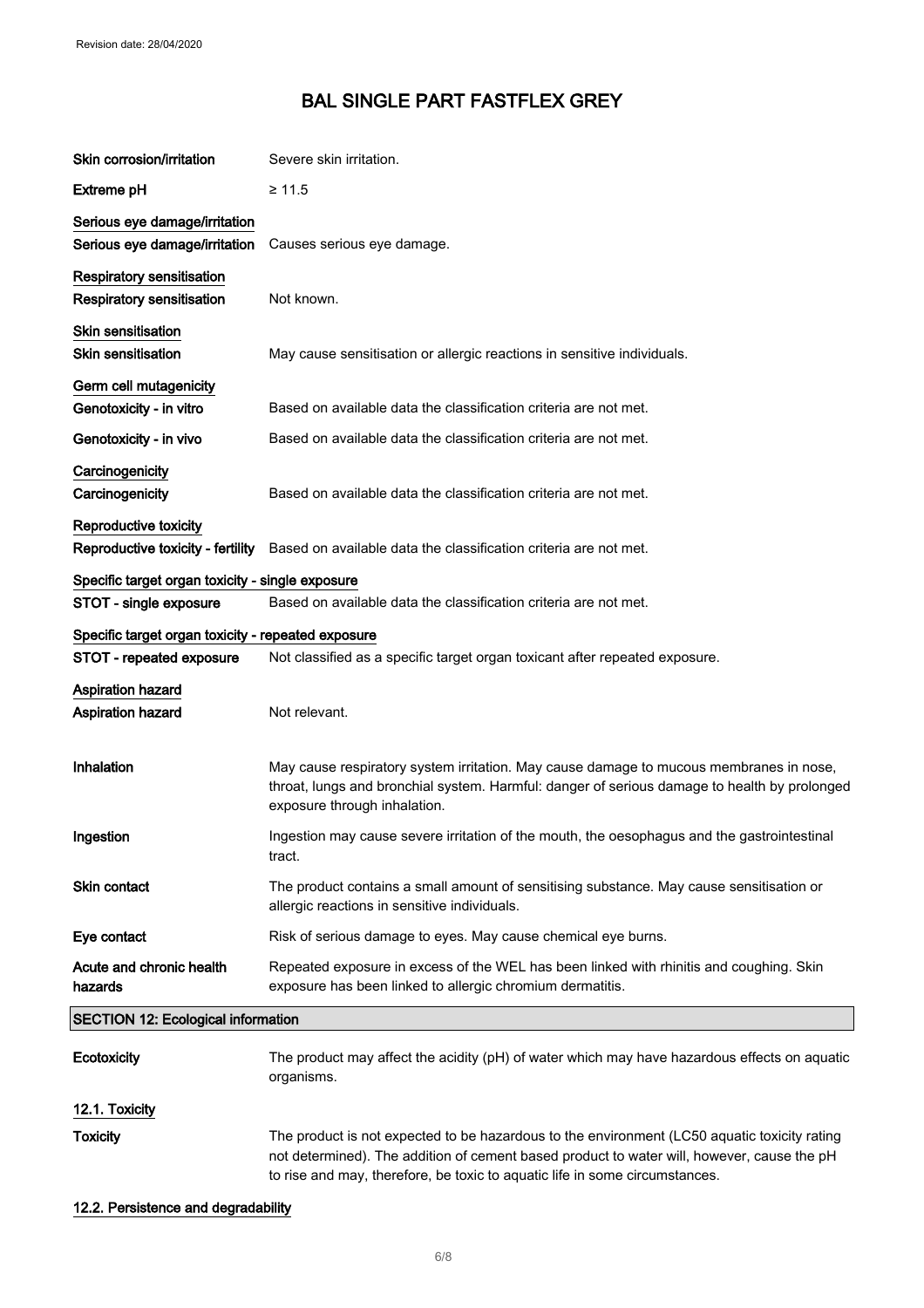| Persistence and degradability                                  | Not relevant. After hardening, cement presents no toxicity risks. There are no data on the<br>degradability of this product.                                                                                                                                                                                                                                                                                                             |
|----------------------------------------------------------------|------------------------------------------------------------------------------------------------------------------------------------------------------------------------------------------------------------------------------------------------------------------------------------------------------------------------------------------------------------------------------------------------------------------------------------------|
| 12.3. Bioaccumulative potential                                |                                                                                                                                                                                                                                                                                                                                                                                                                                          |
| <b>Bioaccumulative potential</b>                               | No data available on bioaccumulation.                                                                                                                                                                                                                                                                                                                                                                                                    |
| 12.4. Mobility in soil                                         |                                                                                                                                                                                                                                                                                                                                                                                                                                          |
| <b>Mobility</b>                                                | The product is non-volatile. The product is insoluble in water and will sediment in water<br>systems.                                                                                                                                                                                                                                                                                                                                    |
| 12.5. Results of PBT and vPvB assessment                       |                                                                                                                                                                                                                                                                                                                                                                                                                                          |
| Results of PBT and vPvB<br>assessment                          | Not relevant.                                                                                                                                                                                                                                                                                                                                                                                                                            |
| 12.6. Other adverse effects                                    |                                                                                                                                                                                                                                                                                                                                                                                                                                          |
| Other adverse effects                                          | None known.                                                                                                                                                                                                                                                                                                                                                                                                                              |
| <b>SECTION 13: Disposal considerations</b>                     |                                                                                                                                                                                                                                                                                                                                                                                                                                          |
| 13.1. Waste treatment methods                                  |                                                                                                                                                                                                                                                                                                                                                                                                                                          |
| <b>Disposal methods</b>                                        | Dispose of waste to licensed waste disposal site in accordance with the requirements of the<br>local Waste Disposal Authority. Product that contains >2ppm CrVI should be disposed of<br>according to local legislation or should be treated with a reducing agent before use. Product<br>that is within shelf life may be hydrated with water and disposed of according to local<br>legislation. The hydrated product is not hazardous. |
| <b>SECTION 14: Transport information</b>                       |                                                                                                                                                                                                                                                                                                                                                                                                                                          |
| General                                                        | The product is not covered by international regulations on the transport of dangerous goods<br>(IMDG, IATA, ADR/RID).                                                                                                                                                                                                                                                                                                                    |
| Road transport notes                                           | Not classified.                                                                                                                                                                                                                                                                                                                                                                                                                          |
| Rail transport notes                                           | Not classified.                                                                                                                                                                                                                                                                                                                                                                                                                          |
| Sea transport notes                                            | Not classified.                                                                                                                                                                                                                                                                                                                                                                                                                          |
| Air transport notes                                            | Not classified.                                                                                                                                                                                                                                                                                                                                                                                                                          |
| 14.1. UN number                                                |                                                                                                                                                                                                                                                                                                                                                                                                                                          |
| Not applicable.                                                |                                                                                                                                                                                                                                                                                                                                                                                                                                          |
| 14.2. UN proper shipping name                                  |                                                                                                                                                                                                                                                                                                                                                                                                                                          |
| Not applicable.                                                |                                                                                                                                                                                                                                                                                                                                                                                                                                          |
| 14.3. Transport hazard class(es)                               |                                                                                                                                                                                                                                                                                                                                                                                                                                          |
| Not applicable.                                                |                                                                                                                                                                                                                                                                                                                                                                                                                                          |
| <b>Transport labels</b><br>No transport warning sign required. |                                                                                                                                                                                                                                                                                                                                                                                                                                          |
| 14.4. Packing group                                            |                                                                                                                                                                                                                                                                                                                                                                                                                                          |
| Not applicable.                                                |                                                                                                                                                                                                                                                                                                                                                                                                                                          |
| 14.5. Environmental hazards                                    |                                                                                                                                                                                                                                                                                                                                                                                                                                          |
| Environmentally hazardous substance/marine pollutant<br>No.    |                                                                                                                                                                                                                                                                                                                                                                                                                                          |